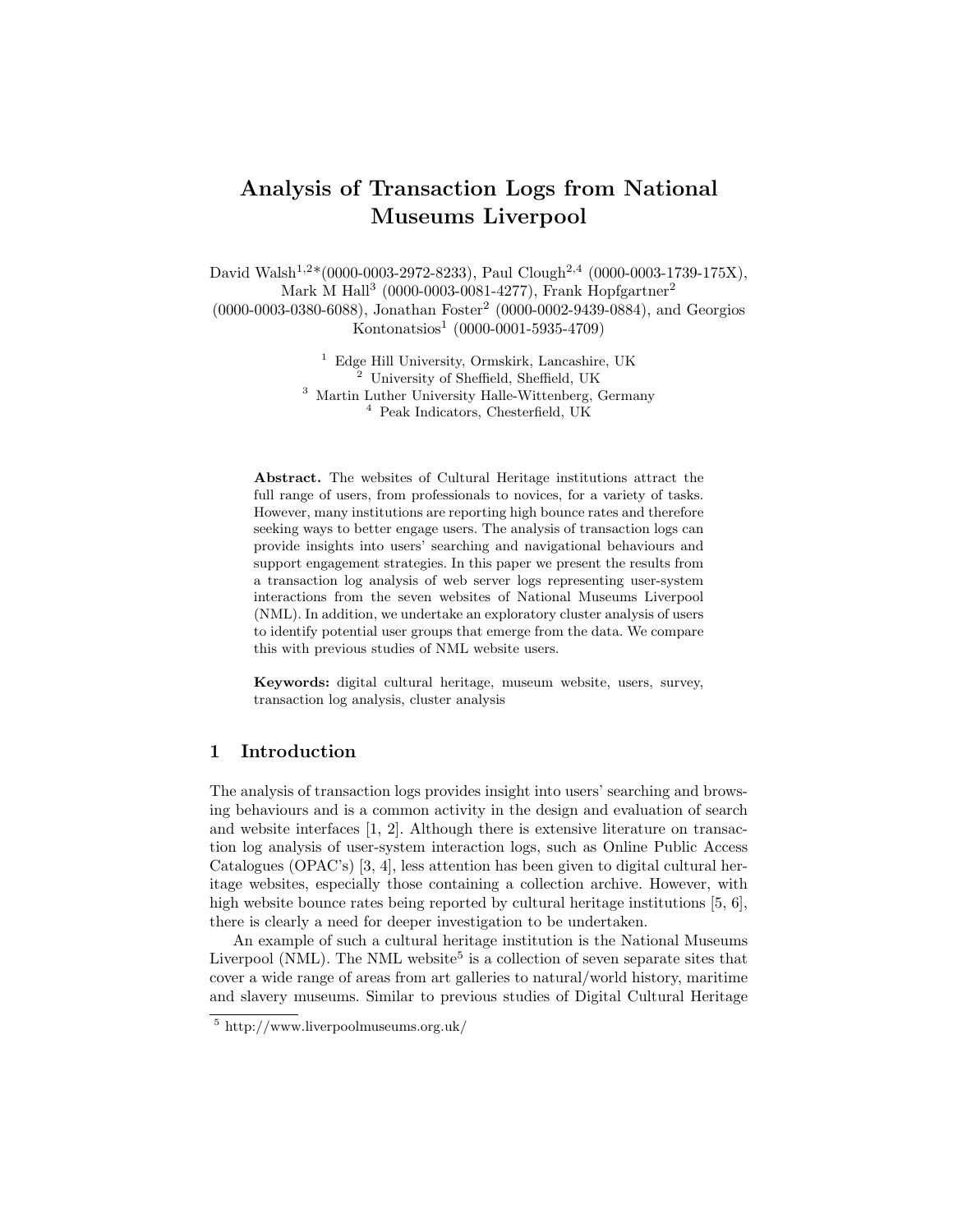(DCH) website usage [5, 7], data from NML transaction logs indicates that approximately 60% of users leave within ten seconds (i.e., a high bounce rate). In 2017, Walsh et al. [7] undertook a large-scale online survey of users visiting the NML website to better understand uses of the website from multiple perspectives. The study investigated characteristics of users with respect to atypical groups that visitors assigned themselves (e.g., student, professional, hobbyist, etc). In this work we continue to study the behaviours of NML website visitors utilising web server logs (weblogs) and transaction log analysis. NML forms an appropriate case study given their wide spread of heritage subject areas leading to a wide range of museum visitors in both physical and online spaces. To the best of our knowledge, this is the first in-depth study of web server logs from National Museums Liverpool. Insights into user groups gained from this study, especially given the multi-site nature of the NML website, may be equally applicable to other digital cultural heritage sites.

The remainder of this paper is structured as follows: Section 2 describes related work in categorising users of digital cultural heritage and transaction log analysis. Section 3 describes the study undertaken. Sections 4 and 5 present and discuss results of the transaction log analysis and presents results of the exploratory cluster analysis. Finally, Section 6 concludes the paper and offers directions for future work.

# 2 Related Work

## 2.1 Background of This Study

In previous research we identified distinct categories of online NML user based on visitor answers to a large-scale online user survey  $[7, 6]$ . We found that user groups could be distinguished by aspects, such as motivation, task, engagement, search strategy, domain knowledge and location. Results showed that the frequently understudied 'general public' and 'non-professional' groups made up the majority of users (approximately 77% of survey respondents). In this research we seek to further our understanding of NML visitor behaviours through the analysis of user-system interactions, where possible automatically deriving characteristics and categories of users. Whilst we are unable to extract log traces of survey respondents directly, we use transaction logs that cover the same time period as the survey was live, thereby offering complementary information. Analysing how people engage with websites and search systems can help identify what information people require, how they find it and potential findability issues [8]. For NML, understanding and identifying user groups will help support users' needs, such as developing personalised and adaptive user interfaces [9].

# 2.2 Cultural Heritage User Groups

Cultural heritage institutions have made significant efforts to understand visitors to its physical sites. Previous studies have used multiple methods and considered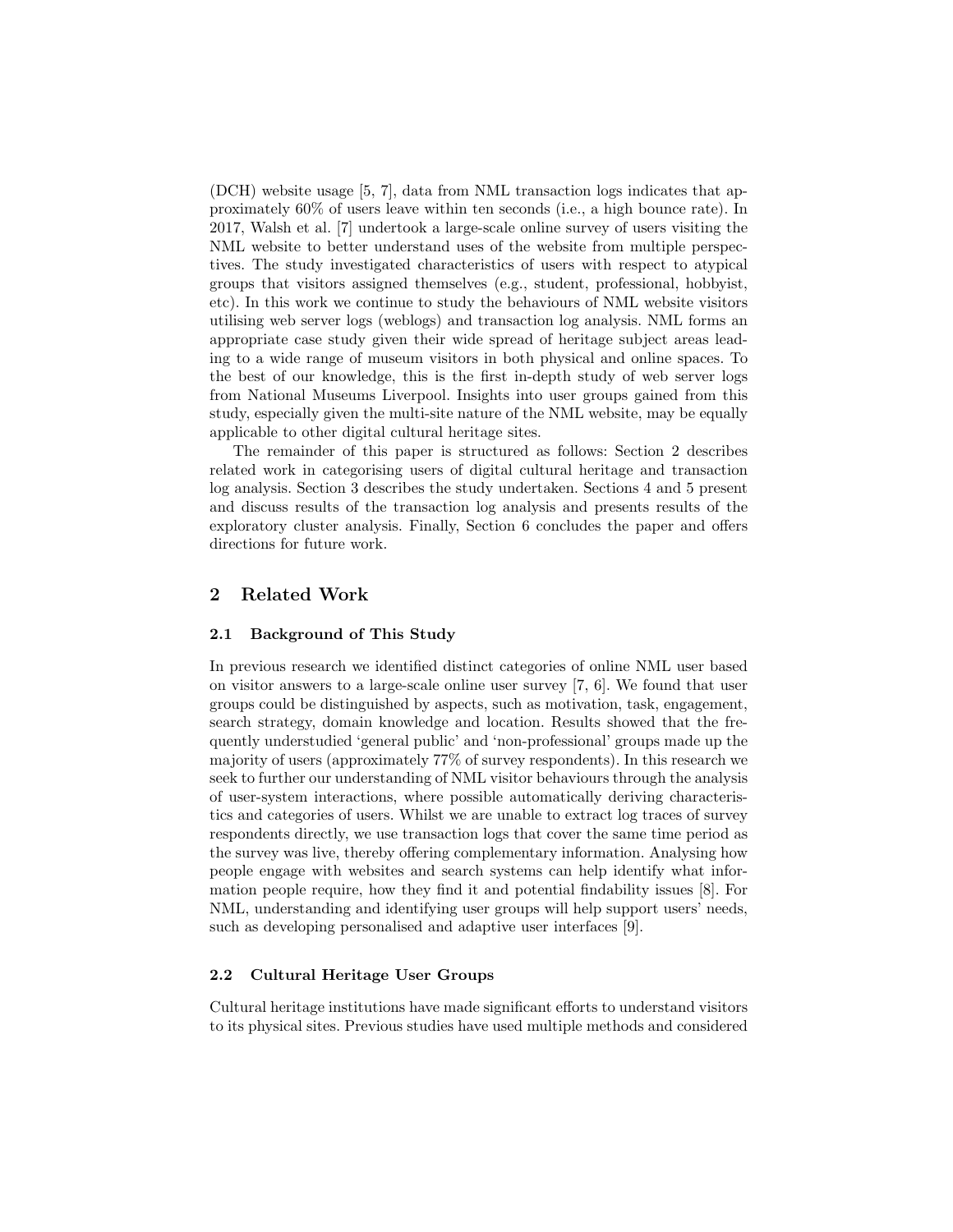visitors from various perspectives, such as motivation [10]; engagement [11]; role adopted during the visit [12]; user expertise and profession [13, 14]; information needs [15, 16]; or the chances of wandering in [7]. Similar findings have emerged from studying online users of DCH websites. Clough et al. [17] studied the users of Europeana<sup>6</sup> via an online survey to better understand their search tasks. They devised a scheme for categorising users' search motives and further actions. Walsh et al. [7] conducted a survey on the NML website where existing user groups were identified with five distinguishing characteristics [6]: Motivation, Domain or CH Knowledge, Task, Location and Frequency of visit. The most common group was the "general user" or "general public." This contrasts with much of the prior work that has focused on more specific groups, such as museum professionals, academics, students, and hobbyists.

# 2.3 Transaction Log Analysis

Whenever users interact with online services their requests are logged in server logs (or weblogs), which can help to provide insights into users' search and navigation behaviours, such as the pages accessed, time spent on pages, and patterns of use [18] (e.g., sequential pages accessed [19] or search queries entered and reformulated [20]). Previous work on transaction log analysis typically relies on grouping requests into sessions: all concurrent requests from the same IP address and User-Agent, often within some cut-off period (e.g., 30 minutes). Jones et al. [1] undertook a manual analysis of a digital library log and were able to identify user demographics and the searches and search patterns the users adopted. Chen et al. [21] found a user session could be characterised, based on 47 variables from a library catalogue log, these were grouped into six clusters which characterised users' interactions (mostly reflecting domain knowledge and technical knowledge).

Wang et al. [22] identified clusters of "similar" users by partitioning a similarity graph (where nodes are users and edges are weighted by click stream similarity). The partitioning process leverages iterative feature pruning to capture the natural hierarchy within user clusters to visualise and understand user behaviours. An unsupervised learning method is used to build interaction behaviour models from click stream data. Zhang & Kamps [23] use search logs to identify searcher stereotypes of novice and expert users. By manually analysing user query terms, session lengths, session duration and repeat visits (i.e., frequency of visit), they were successfully able to establish that further groups discovered shared traits with that of the two groups. However, Stenmark [24] states that in order to capture the variety in behaviour known to exist amongst searchers, an automatic clustering technique (based on self-organising maps and search log data) is required. Overall, they identified six clusters and condensed them into three groups: casual seekers (fact seekers - intranet users looking for quickly retrieved answers); a more holistic group (longer sessions and more read-

<sup>6</sup> https://www.europeana.eu/portal/en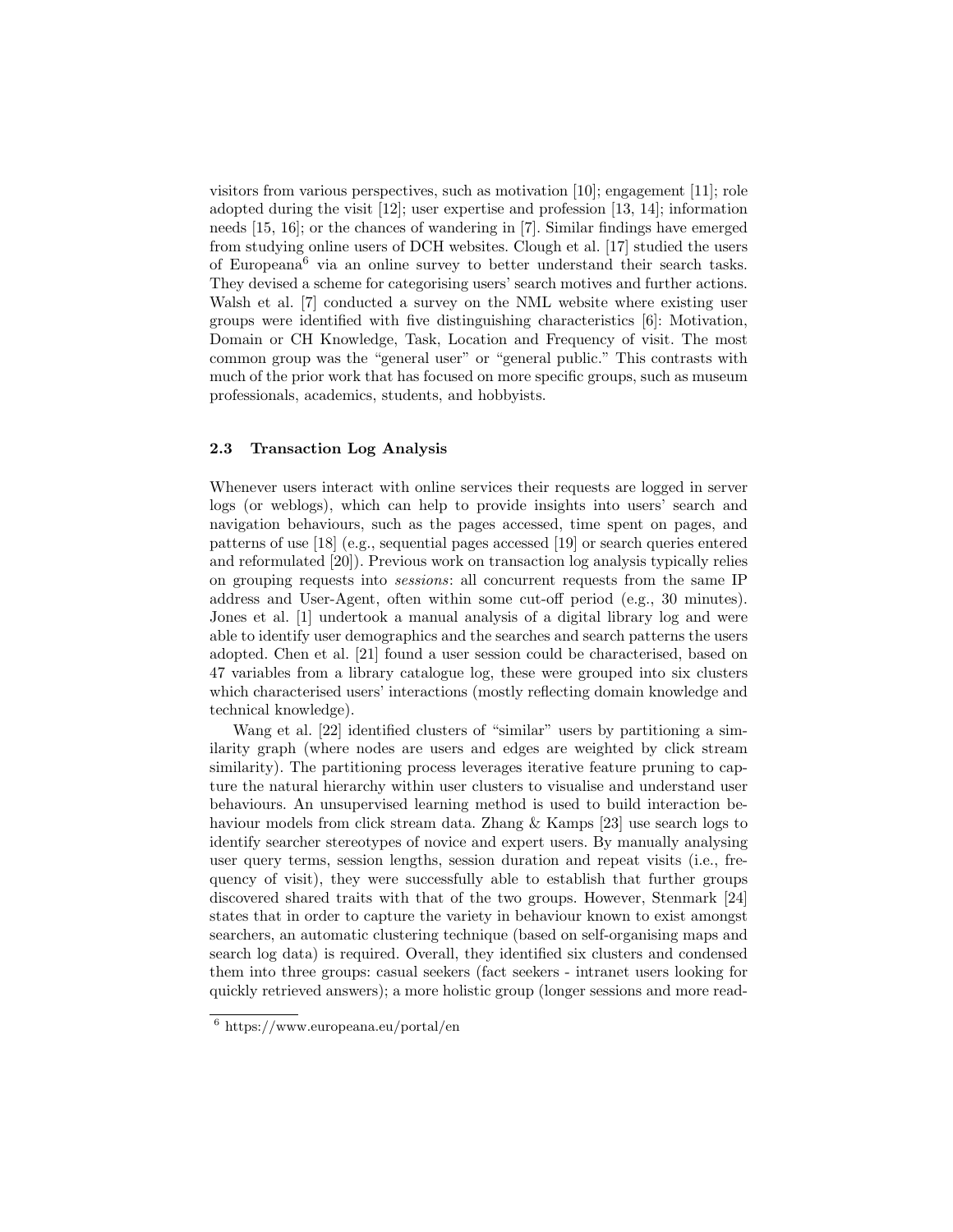ing time); and information-seeking-savvy employees who formulate longer queries and browse through more documents than other groups.

# 3 Methodology

In this study three months of weblogs from NML (Section 3.1) are analysed. Although Google Analytics provides similar data, for deeper analysis web server logs are needed. To identify potential users groups, cluster analysis is used on features derived from the server logs (Section 3.2). Relationship between the usersystem interactions and the groups is also investigated. Clustering is performed on a re-structured version of the logs where each row represents users and features that capture interactions averaged across user sessions.

# 3.1 Analysing the Logs

Initially logs were gathered from the Microsoft IIS web server hosting the NML sites. All interactions are logged, including those from 'real' users and those from robots (also known as crawlers or spiders). IIS logs can store referrer details, but this feature has not been enabled for the NML website. The format of logs is standard IIS format:

```
Example log entry: 2015-07-08 00:00:00 172.17.101.21 GET
/onlineshop/graphics/product/thumbnails/sewing-box-new-thumb.jpg - 80 - 66.249.64.146
Googlebot-Image/1.0 304 0 0 15
```
The logs were prepared by extracting entries for the period of the user survey  $+/- 1$  month (1 Jan - 30 Mar 2017). Using logs for this period allows comparisons between the survey findings and the log analysis to be made. Next, bots, crawlers and developer validation tools (e.g. link checkers etc) were removed using existing seed lists. The location (country, county and city levels) of requests was identified based on the IP address and using the IP21ocation library<sup>7</sup>. The next stage was *sessionisation* - segmenting entries into user sessions based on IP address, User-Agent and a 30 minutes time cut-off, which ensured the full activity for the session was captured (as outlined in [25]). With entries grouped into sessions log data were fully anonymised - all potential user identifying data (e.g., names, emails, credit card numbers, etc.) were removed, IP addresses randomly hashed. Next, data were cleaned: entries without a 200 HTTP status code (successfully displayed pages) were removed; entries that were not GET requests removed; and requests for background files (e.g., images; CSS, JavaScript, font and Adobe Flash files; XML data and linked PDF files) removed. Finally, sessions were grouped by user based on IP address and User-Agent.

<sup>7</sup> https://lite.ip2location.com/ip-address-ranges-by-country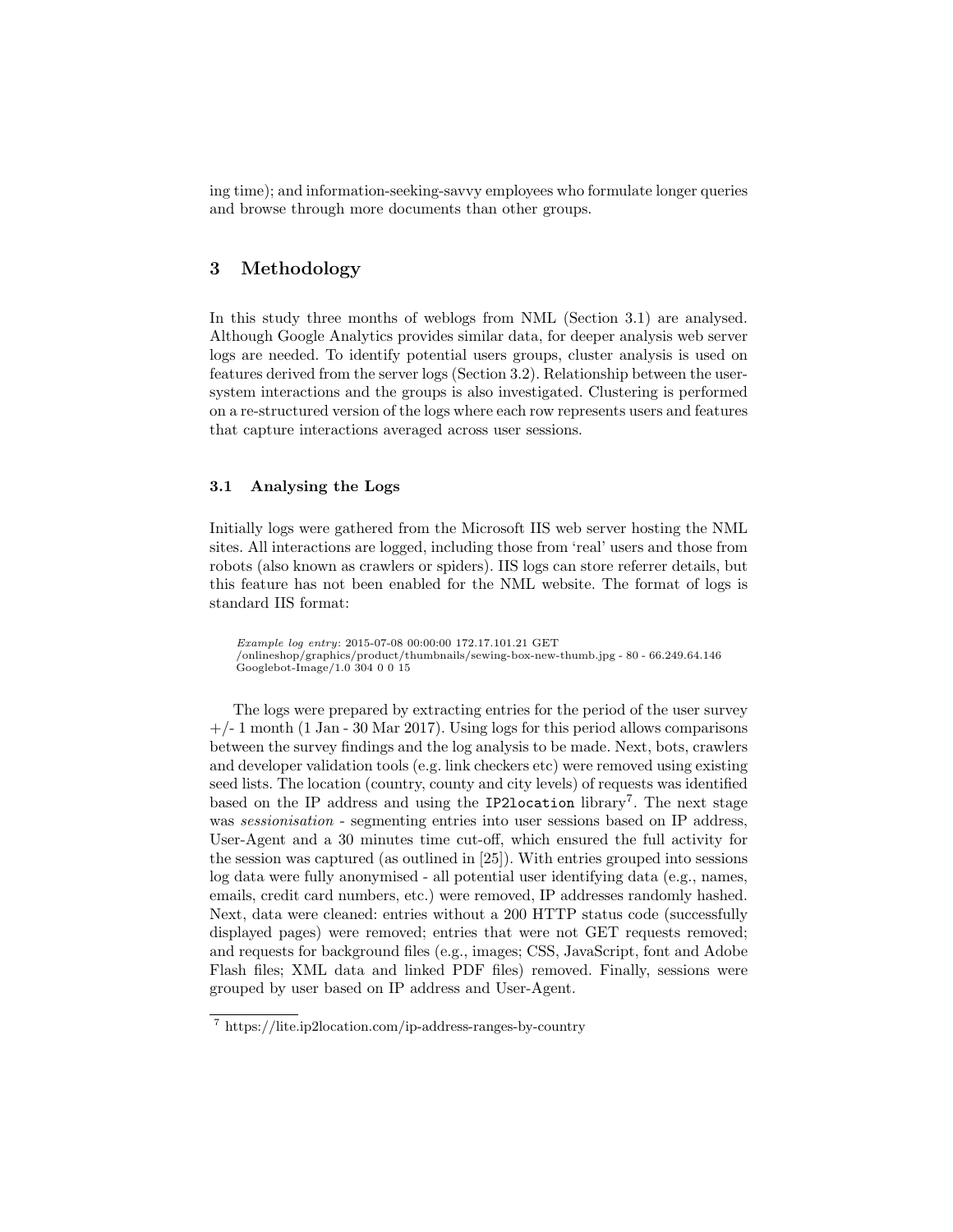### 3.2 Clustering the Logs

Previous studies have clustered user sessions [18, 26]; however, in this paper we wanted to establish if potential user groups could be identified from the logs. Therefore, we focus on clustering users. To enable this all sessions containing the same IP address and User-Agent were grouped together and features derived from the logs were used to infer user groups (see Table 1). K-means clustering was applied using the features that are likely to distinguish user groups<sup>8</sup>.

Table 1: Mapping user group characteristics to log data

| User group characteristic Log data |                                                      |
|------------------------------------|------------------------------------------------------|
| Motivation                         | Starting level page                                  |
| Domain / CH knowledge              | Page type and queries                                |
| Task                               | Page type and possibly queries                       |
| Location                           | IP (reversed) identifying country, region and city.  |
| Frequency of visits                | Repeat visits (sessions), queries, length of session |

Features used to characterise users were based on the findings of prior work [7, 6] and can be divided into 3 main categories: Locational (country, region and city); Behavioural (#sessions; total page requests; #page requests for museum overview, collection overview, item, event, shop and general information page; #museums accessed; average interactions/session); and Knowledge (total queries; average queries/session). We also experimented with clustering using the location and session count columns; however, results for both features in all

As previously mentioned, cluster analysis was used to derive user groupings from the data rather than relying on pre-defined groups. The commonly used k-means algorithm, well-suited to numeric data, was used. Prior to clustering variable values were scaled and to choose the appropriate number of clusters  $k$ , the elbow method was used [27]. This identified the suitable number of clusters between 6 and 8. To ensure the number of clusters was valid and stable we repeatedly ran the cluster analysis with different values of  $k$  (between 5-9), with  $k = 7$  producing the most stable results.

# 4 Findings

#### 4.1 Website Interactions

clusters did not result in clear clusters.

Server logs for this study comprised 586,868 rows, each representing a page request. After pre-processing and sessionisation (Section 3), the data reduced to 321,174 rows representing user sessions. Page requests come from 213 different

<sup>8</sup> Alternative algorithms such as k-modes (k-prototypes) and DBScan were also tested, but no stable clusters emerged.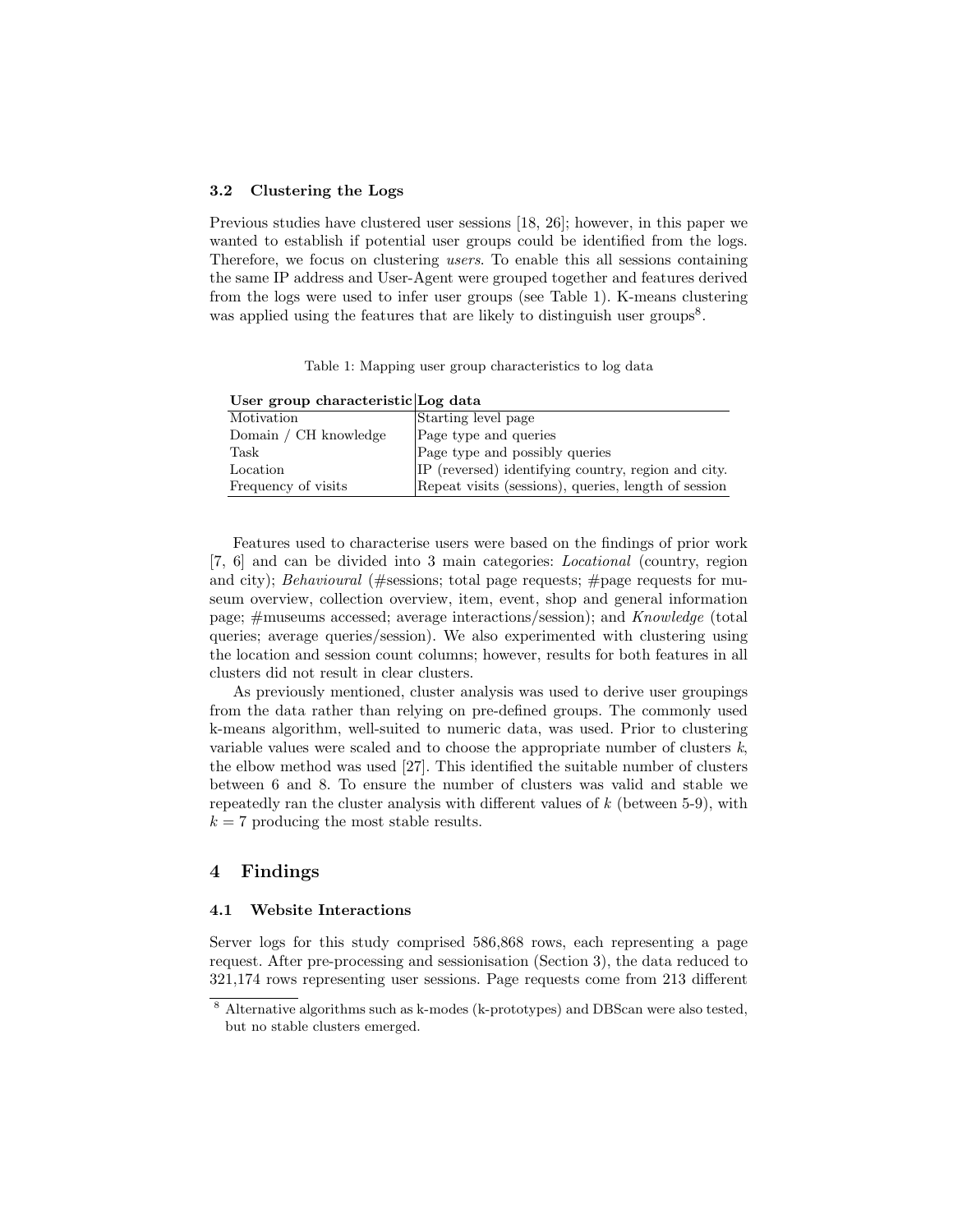countries<sup>9</sup> , with February being the most accessed month across all sites. This aligned to the time period our online survey was running (see Figure 1). Tuesday and Wednesday are the most frequently accessed days with least usage at the weekends (see Table 2). The increased access that can be seen in Figure 1 during February relates to collections that are ending and new ones being announced. This period is also the local school holidays and could explain the increase in accesses for the general information pages.

Table 2: Visits per day (Jan-Mar 2017)

| Day                                                                        | Mon | Tue | Wed | Thur | Fri | Sat | Sun   Total |
|----------------------------------------------------------------------------|-----|-----|-----|------|-----|-----|-------------|
| <b>Requests</b> 81,450 100,325 101,314 97,311 85,603 54,967 65,898 586,868 |     |     |     |      |     |     |             |
| <b>Percentage</b> 13.88% 17.09% 17.26% 16.58% 14.59% 9.37% 11.23% 100%     |     |     |     |      |     |     |             |





Apr

### 4.2 Museum and Gallery Access

The International Slavery Museum (ISM) is the most accessed site of the NML website with 97,686 requests. This is followed by the World Museum Liverpool, Walker art gallery, Maritime Museum, Museum of Liverpool, Ladylever art gallery and lastly Sudley House. The overall request breakdown between the main sections of the website can be seen in Table 3.

### 4.3 Page-level Access

Throughout the NML website(s), there are 8 main types of pages: General pages (G), which include the highest level NML home page, about page, visit

<sup>&</sup>lt;sup>9</sup> Based on the IP2Location IP4 allocated IP address ranges; however, it is noted that the United Nations only identifies 195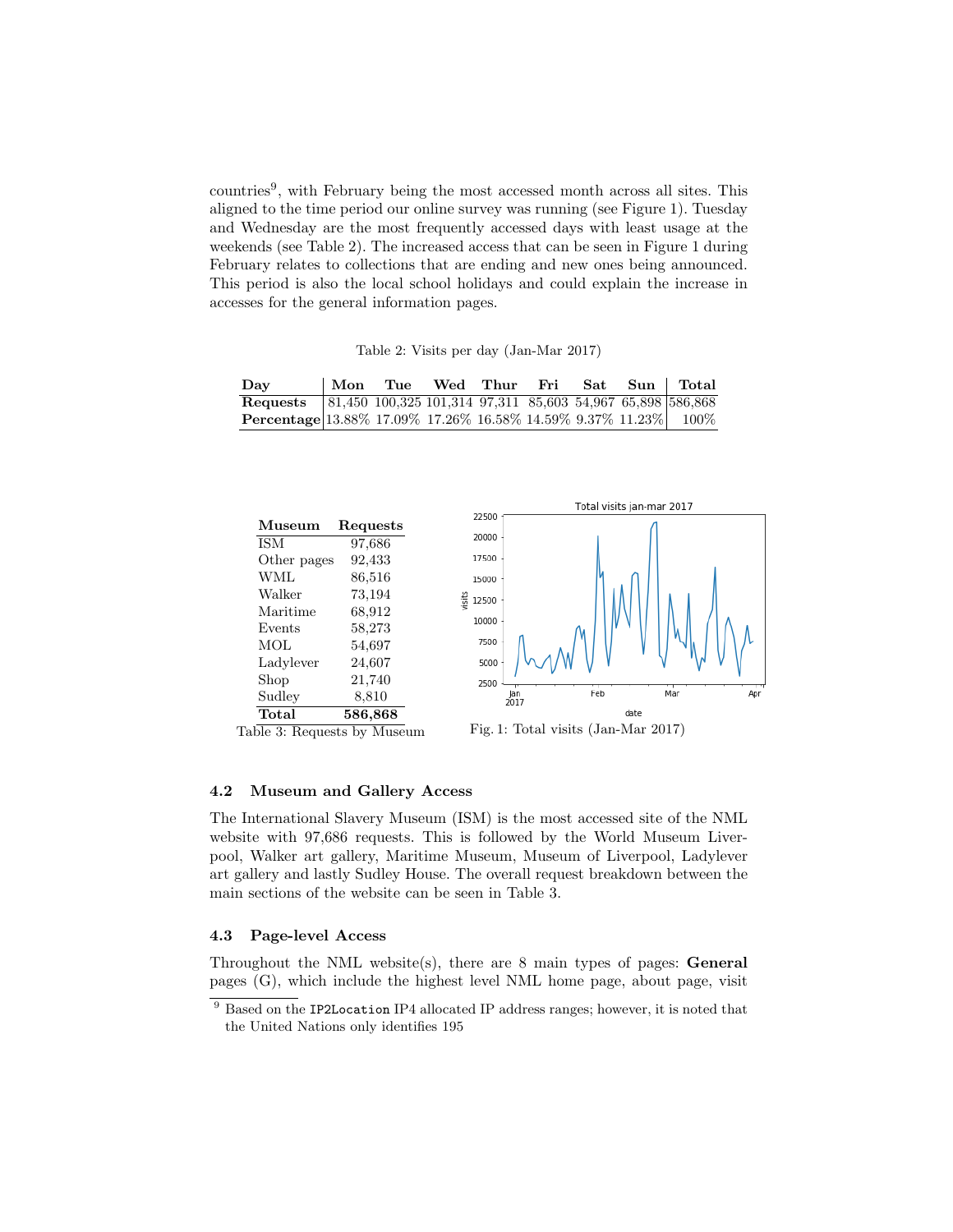pages, floor plans, policy pages and contact pages etc; the individual Muse $um/gallerv$  home pages and the general overview pages  $(M)$ ; the **Collection overview** pages  $(C)$ , which introduce the collections the museum is displaying on the site; the Item pages (I), which contain item/artefact detail pages for collections; the Archive pages (A) for the maritime museum only, separate to the collections but act as a more traditional archive of artefacts; the **Events**  $(E)$ pages, including 'Whats-on' pages regarding attractions visitors can view/book; the Kids  $(K)$  pages, which is a dedicated children's area; and Undefined pages: pages that do not fit other categories or occasional pages in new sections, such as Christmas e-cards or 'picture-of-the-month'. The general pages are the most requested  $(31\%)$ , followed by the item pages  $(24\%)$  - see Table 4. The most frequent (requested) page is the NML homepage (/) with 44,247 requests, followed by the world museum home page (/wml/) with 27,015 requests. The next is (/wml/collections/zoology/herptile/item.aspx) with 23,788 requests.

Table 4: Page type usage

| Page Type           |         | <b>Count Percentage</b> |
|---------------------|---------|-------------------------|
| General             | 182,185 | 31%                     |
| <b>Item</b>         | 139,163 | 24\%                    |
| Event               | 58,273  | 10%                     |
| Museum overview     | 56,675  | 10%                     |
| Collection overview | 40,573  | 7%                      |
| Undefined           | 40,546  | 7%                      |
| Kid                 | 36,694  | $6\%$                   |
| Shop                | 21,740  | $4\%$                   |
| Archive             | 11,019  | $2\%$                   |

With the page types extracted from the  $cs$ -uri-stem (uristem) we see that the UK provides the most visitors to the website (see Table 5). We also note that the top two page types are the general pages and the item pages. Surprisingly, the events pages are third (and less surprising is the shop, which is the lowest accessed page type). When exploring only the UK page requests, the general pages are still the most requested with the events a close second. The events pages seem to be high for a number of the more local areas to Liverpool. This might be an indication of a possible physical visit. For those areas outside of the Northwest UK the pattern of requests focuses more on the general pages and the item pages (see Table 6).

Findings also show that single page visits occur when users leave the site, without exploring more than the initial page. There are  $586,868$  total requests over the 3 months with 238,061 (40.56%) of the requests for single page accesses (a breakdown of this can be seen in Table 7). The country with least accesses is Denmark (2.75%); the highest Brazil (70.73%). Looking at the UK's single page request, which is the largest proportion of requests, the majority of requests are from areas within the locality of physical museums in Liverpool (see Table 8).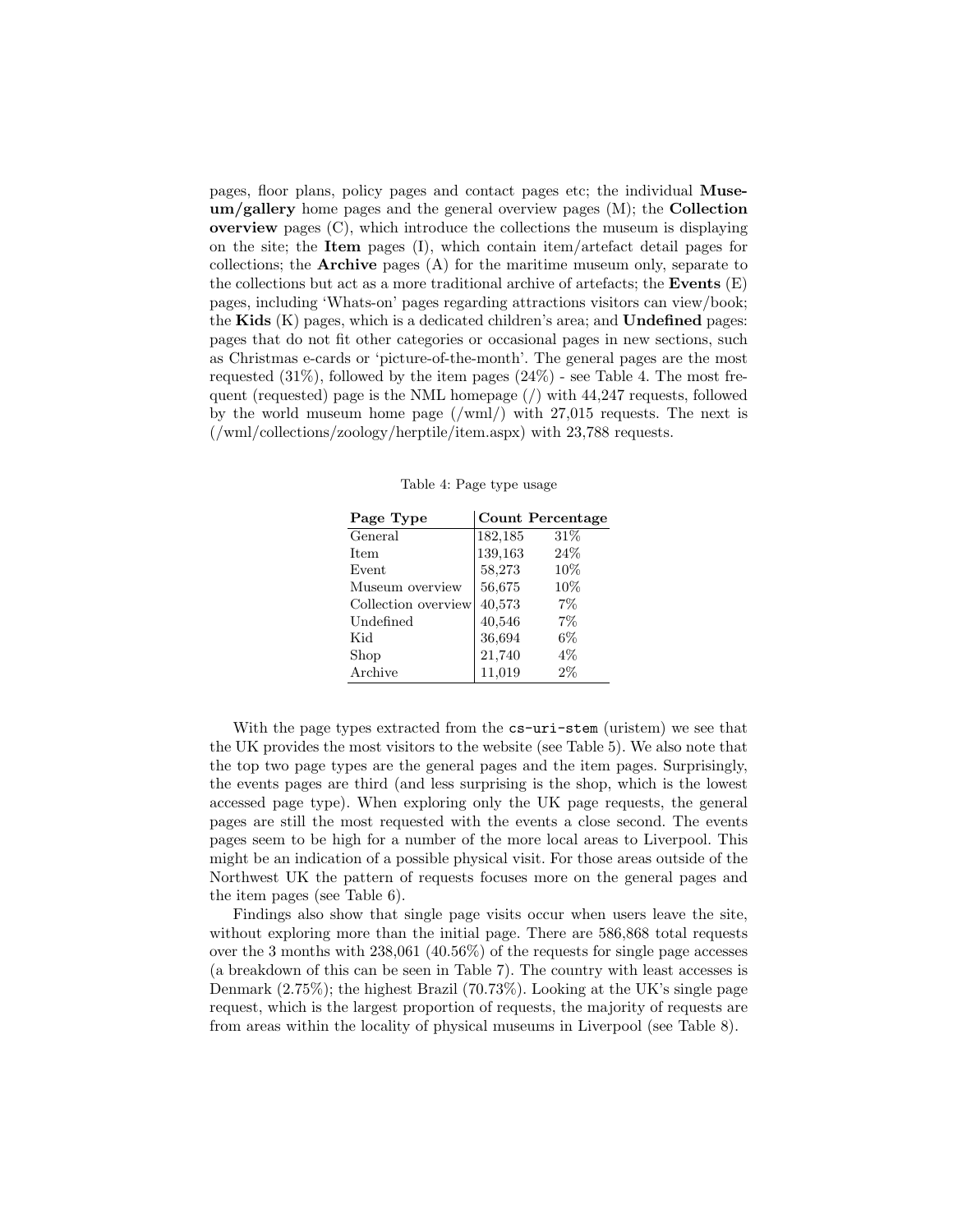| Countries                                      | G        | м     | C     | I                                         | S     | E      | <b>Requests Queries</b> |         |
|------------------------------------------------|----------|-------|-------|-------------------------------------------|-------|--------|-------------------------|---------|
| United Kingdom 45, 242 35, 799 16, 972 38, 500 |          |       |       |                                           | 9,235 | 43,245 | 307,347                 | 181,903 |
| United States                                  | 12.658   | 6.033 | 3,768 | 14,153 6,132                              |       | 2.768  | 120,584                 | 43,062  |
| Denmark                                        | 2,279    | 491   | 546   | 17636                                     | 3.111 | 599    | 32,012                  | 9,098   |
| Germany                                        | 5,158    | 833   | 934   | 3,036                                     | 291   | 488    | 16,878                  | 7,846   |
| Australia                                      | 731      | 250   | 171   | 507                                       | 86    | 48     | 15,805                  | 4.012   |
| Ireland                                        | 1,177    | 447   | 620   | 1,384                                     | 557   | 7,018  | 15,306                  | 5,527   |
| France                                         | 2,484    | 961   | 447   | 1,802                                     | 454   | 732    | 11,671                  | 5,630   |
| Canada                                         | 979      | 256   | 190   | 896                                       | 417   | 168    | 6,418                   | 3,592   |
| $\cdots$                                       | $\cdots$ |       | .     |                                           | .     | .      |                         |         |
| <b>Grand Total</b>                             |          |       |       | 84,133 49,849 25,974 87,712 21,740 58,273 |       |        | 586,868                 | 297,492 |

Table 5: Page types by country

Table 6: Page types by UK city

| UK City/Town     | G     | М     | C     | Ι     | s   | E                                        | <b>Requests Queries</b> |          |
|------------------|-------|-------|-------|-------|-----|------------------------------------------|-------------------------|----------|
| Manchester       | 5.157 | 4.661 | 2,405 |       |     | 5,590 1,375 5,899                        | 40,992                  | 20,696   |
| Liverpool        | 7.304 | 4,146 | 2,173 |       |     | 4,278 1,242 7,383                        | 37,804                  | 23,014   |
| London           | 3.656 | 2,784 | 1,304 | 3,557 | 778 | 2.600                                    | 26,513                  | 14,798   |
| <b>Runcorn</b>   | 1,398 | 1.220 | 698   | 1,200 | 275 | 1.994                                    | 10,070                  | 6,468    |
| <b>Sheffield</b> | 973   | 838   | 324   | 889   | 207 | 738                                      | 7,151                   | 4,473    |
| Birmingham       | 1,014 | 908   | 302   | 804   | 198 | 831                                      | 7,148                   | 4,132    |
| Warrington       | 940   | 905   | 364   | 616   | 193 | 844                                      | 6,114                   | 3.974    |
| Chesterfield     | 1,043 | 852   | 294   | 634   | 137 | 681                                      | 5,097                   | 2,743    |
| $\cdots$         |       |       | .     | .     |     |                                          | $\cdots$                | $\cdots$ |
| Grand Total      |       |       |       |       |     | 45,242 35,799 16,972 38,500 9,235 43,245 | 307,347                 | 181,903  |

Table 7: Single page sessions

| Country        |         | <b>Single Sessions Total Requests Percentage</b> |         |
|----------------|---------|--------------------------------------------------|---------|
| United Kingdom | 130,017 | 307,347                                          | 42.30%  |
| United States  | 50,493  | 120,584                                          | 41.87%  |
| Germany        | 11,133  | 16,878                                           | 65.96%  |
| Australia      | 5,174   | 15,805                                           | 32.74%  |
| France         | 4,086   | 11,671                                           | 35.00%  |
| Canada         | 2,874   | 6,418                                            | 44.78%  |
| <b>Ireland</b> | 2,623   | 15,306                                           | 17.14\% |
| Italy          | 2,049   | 5,822                                            | 35.19%  |
|                |         | .                                                |         |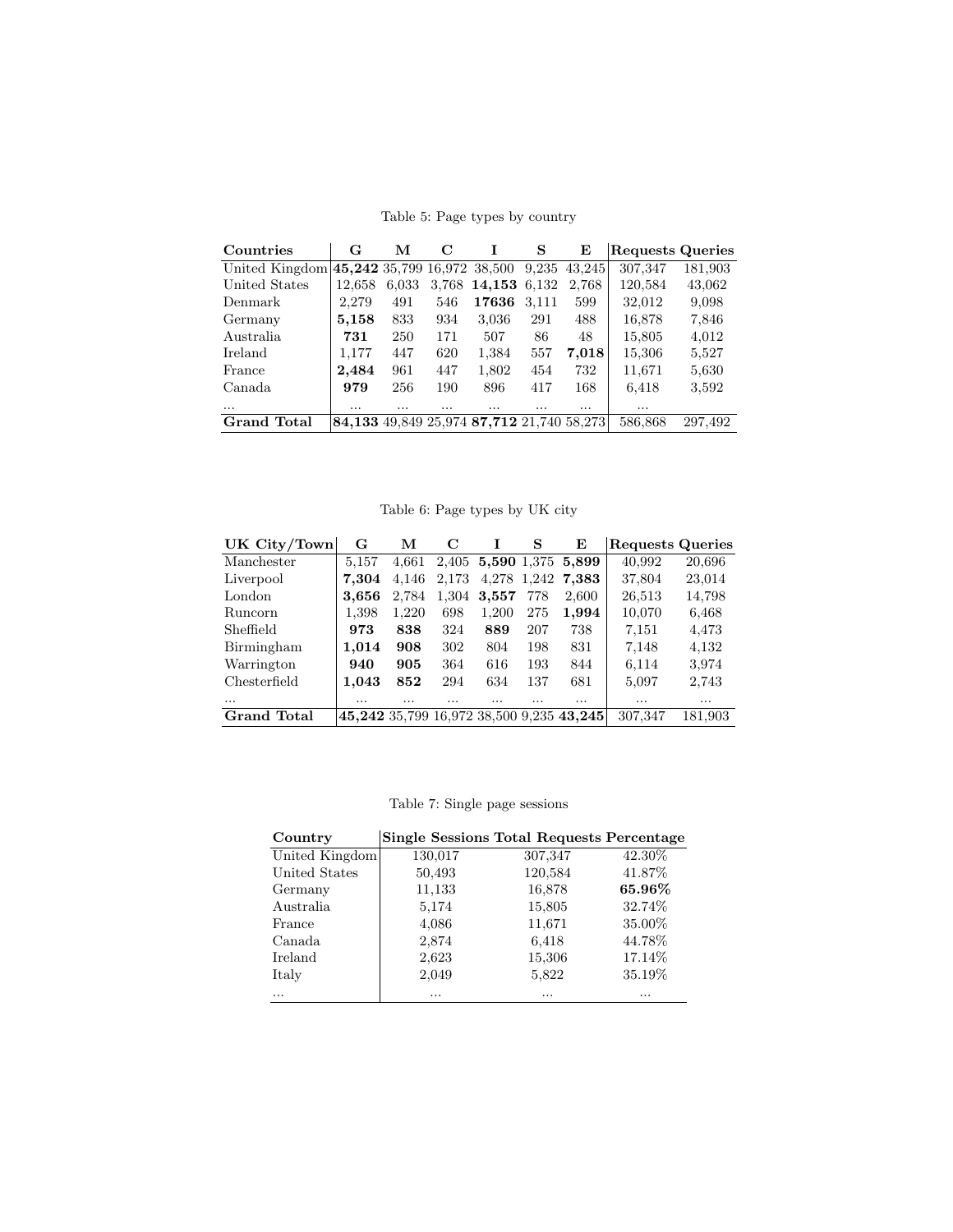Table 8: Single page session by UK city

| UK City/Town   | G                                              | м        | C   | Ι        | S   | E     |          | <b>Total Queries</b> |
|----------------|------------------------------------------------|----------|-----|----------|-----|-------|----------|----------------------|
| Liverpool      | 1,714                                          | 1,257    | 936 | 1,452    | 222 | 1,951 | 7,532    | 11,934               |
| Manchester     | 1,491                                          | 1.242    | 798 | 1,381    | 164 | 1.279 | 6,355    | 10,566               |
| London         | 1,287                                          | 868      | 512 | 1,271    | 158 | 638   | 4,734    | 8,300                |
| <b>Runcorn</b> | 479                                            | 381      | 342 | 434      | 54  | 570   | 2,260    | 3,584                |
| Warrington     | 388                                            | 303      | 160 | 283      | 45  | 237   | 1,416    | 2,367                |
| Sheffield      | 367                                            | 280      | 147 | 370      | 42  | 232   | 1,438    | 2,658                |
| Birmingham     | 358                                            | 277      | 118 | 289      | 40  | 204   | 1,286    | 2,255                |
| Chesterfield   | 257                                            | 198      | 100 | 163      | 34  | 193   | 945      | 1,407                |
| $\cdots$       |                                                | $\cdots$ |     | $\cdots$ | .   |       | $\cdots$ |                      |
| Grand Total    | 14,915 11,092 7,020 13,562 1,782 10,998 59,369 |          |     |          |     |       |          | 99,398               |

### 4.4 Sessions

A total of 321,174 sessions were identified when the 30 minute cut-off time limit was applied (265,776 sessions without applying the cut-off). Looking at sessions comprising single pages, we see general pages (G) are accessed the most (see Table 8). These are closely followed by item pages (I). In the case of NML item level pages, bounces are likely cases when the visitor has obtained the information needed or desired. Also the item level pages do not promote other items; rather highlight the collection that the item belongs (but the links are not obvious).

Session entry pages: Understanding users' entry points can offer insights regarding how a site is used, as well as the level of knowledge being sought. The logs show that the NML group homepage (G) and the item pages (I) are the most initially requested pages. This is followed by the museum homepages, the collection overview pages, the event pages and then the kids area pages, the shop and only a small number for the archive pages (See Table 9).

Session exit pages: Just as interesting, and potentially as informative as entry pages, are the exit pages. The closeness of the entry and exit results clearly highlight the amount of single page sessions (see Table 9). There is an indication of some movement around the site from the Museum overview pages and some of the undefined pages to all other page types, from which they then leave.

Length of session: Results show that 246,643 sessions ended within 10 seconds, only 7,637 of these sessions ended within 10 seconds after visiting more than one page - a 43% drop-out within the 10 second period. Google Analytics reports a 52.6% bounce rate for the same period. The drop-out rates over time clearly identify that there are very few users during this three month period who spend significant time on the site (See Table 10).

# 5 Discussion

The results clearly show that the majority of pages accessed by users fall under the categories of general and item (see Table 4). This aligns with the findings identified in [6] for understanding users' purposes for using the website,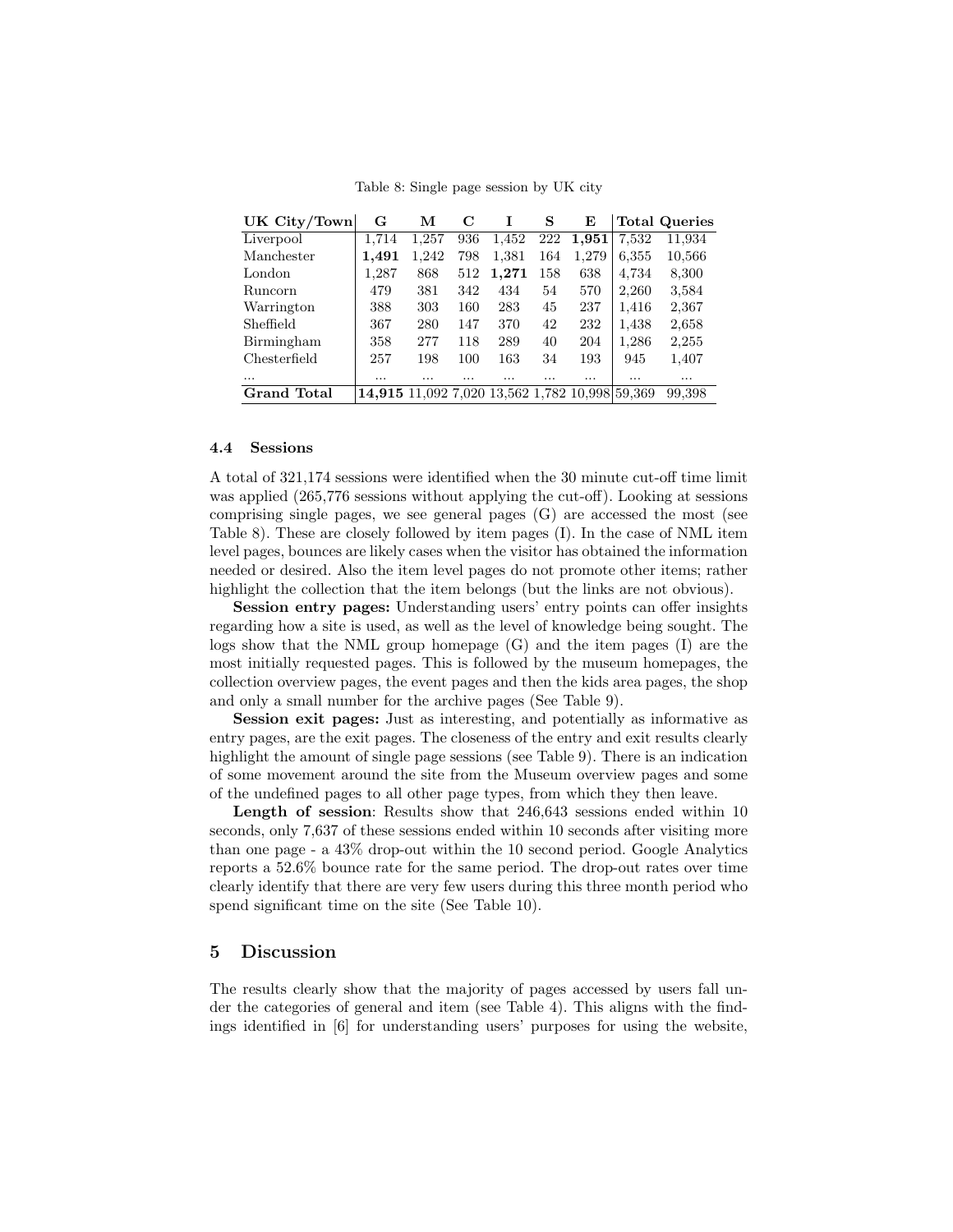| Page type           | Entry         | Exit            |
|---------------------|---------------|-----------------|
| General             |               | 110,322 114,884 |
| <b>Item</b>         | 62,576        | 65,922          |
| Museum overview     | 37,698 28,432 |                 |
| Undefined           | 29,478        | 28,840          |
| Collection overview | 26,322        | 26,418          |
| Event               | 25,856        | 26,647          |
| Kids                | 14,125        | 14,087          |
| Shop                | 7,950         | 8,983           |
| Archive             | 6,847         | 6,961           |

Table 10: Session drop-out rates

|                              | Length Count Percentage |
|------------------------------|-------------------------|
| $<$ 10 sec $\boxed{246,643}$ | 76.8%                   |
| $<$ 20 sec 252,239           | 78.5%                   |
| $<$ 30 sec   256,571         | 79.9%                   |
| $<$ 1 min  265,991           | 82.8%                   |
| 30 mins $ 321,174 $          | 100\%                   |

which showed that the major reason for visiting by the general public and nonprofessional users was to prepare for a visit.

The high number of single page sessions (see Tables 7 and 8) may indicate that users are being provided with the correct information to meet their needs (e.g., finding a known-item). These numbers also align with [6], where the majority of users (especially the general public and non-professional users) were visiting for the first time. Linking to the number of sessions that end within 10 seconds (Table 10) and little movement around the site indicated by session entry and exit pages (Table 9) highlights limited engagement with the site(s).

The rareness of search results (only 7,121 from 586,868 requests) also aligns with the  $[6]$  study where the survey identified that the use of navigational links was the preferred method of access by the majority of users (general public and non-professionals). A 2015 survey conducted by NML also indicated that only a small fraction of visitors were museum professionals or academics. Taking into consideration their higher CH and domain knowledge levels this could indicate that the searchers of known-items or collections are from these user groups.

The NML websites are being accessed from all over the world (Table 5). When IP addresses are reversed we see the largest number of visits are from the UK (52.3%). Whilst this is not as high as the survey results from [6] indicate  $(75\%)$ , it is still the largest proportion of requests. The bulk  $(12.7\%)$  of these UK users are local to the Liverpool area (Table 6) and thus are within in a reasonable distance to physically visit the museums/galleries. This also aligns with findings of [6]: location is a good indicator of user group. In our case the high number of local users could indicate general public (pre-visit) users.

### 5.1 Clustering Results

The logs provide a data set of 225,796 total users, which reduces to 225,730 when reducing the noise in the clusters by removing rows with over 100 in the columns of Museum overview pages (M), Collection overview pages (C), artefact Item pages (I), Event pages (E), Shop pages (S), General information pages (G), and queries.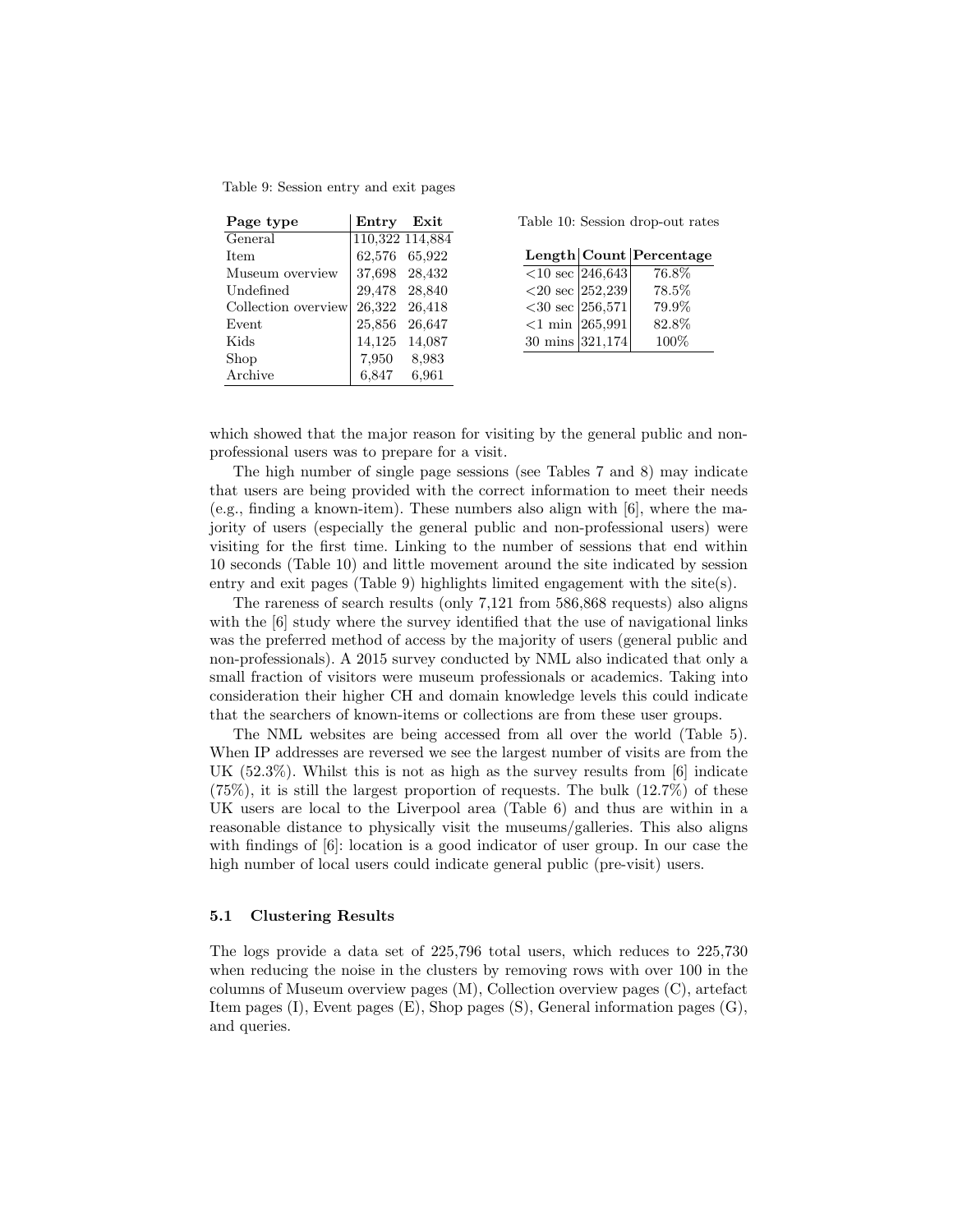Table 11: Cluster results with assigned labels

|                | $Cluster   #$ Users                             |  | MCIES                                |  |                                           | G Queries Label                                  |                                         |
|----------------|-------------------------------------------------|--|--------------------------------------|--|-------------------------------------------|--------------------------------------------------|-----------------------------------------|
|                | $172,692$ (76.6%) 0.17 0.09 0.21 0.15 0.04 0.00 |  |                                      |  |                                           |                                                  | 1.07 Single page viewers                |
| $\overline{2}$ | 46 (0.02%)                                      |  |                                      |  | 2.02 4.33 31.48 9.91 26.85 11.04          |                                                  | 56.91 High all round searchers          |
| 3              | $4,162(2.1\%)$                                  |  |                                      |  |                                           | $0.80$ $0.30$ $0.34$ $3.77$ $0.15$ $0.57$ $3.39$ | Event visitors                          |
| $\overline{4}$ | 45,282 (20%)                                    |  | $0.20\ 0.05\ 0.07\ 0.08\ 0.02\ 1.29$ |  |                                           |                                                  | 1.15 Single query general page visitors |
| 5              | $ 292 \; (0.1\%)$                               |  | 1.10 3.48 23.35 4.73 7.48 5.90       |  |                                           |                                                  | 21.84 Deep level browsers               |
| 6              | $ 290(0.1\%) $                                  |  |                                      |  |                                           | 4.96 1.69 2.02 1.68 0.76 17.58 3.78              | General museum visitors                 |
|                | $ 2,966(0.8\%)$                                 |  |                                      |  | $0.42$ $0.63$ $4.57$ $0.37$ $1.11$ $0.74$ |                                                  | 5.25 Known-item searchers               |

### 5.2 Describing the Clusters

As discussed previously 7 groups of users were identified from the cluster analysis and assigned labels, based on their characteristics (see Table 11):

Cluster 1: The cluster labelled "Single page viewers" is by far the largest grouping (76.6%). This cluster is comprised of users who look at only one page and then leave. The pages are at various levels (general to detailed item pages) and on average the users issue 1-2 queries.

**Cluster 2:** The smallest cluster  $(0.02\%)$  we label as "High all round searchers" as they view high numbers of all level pages and also issue many queries. Hobbyists have been identified as undertaking research for personal reasons, but are very knowledgeable in their particular areas of interest and as such are able to use search successfully. They are also interested in both the overview as well as the deeper item level pages [28, 29, 30].

Cluster 3: This cluster (2.1% of users) are labelled as "Event visitors" and reflect users who predominantly visit event pages and tend to query for them.

Cluster 4: The second biggest cluster (20%) of users has been labelled as "Single query general page visitors" with the pages mostly being viewed being general and museum overview pages. This aligns with Booth's [15] findings of the general user - someone seeking general information about opening hours, prices, facilities, etc.

**Cluster 5:** This cluster  $(0.1\% \text{ of users})$  we label as "Deep level browsers" as they commonly use queries, view many item level pages, but very few general or museum overview pages. Similarities can be drawn with Vilar et al. [13] who define professional users (museum staff) as those who have good knowledge of the task, are trained in the systems and have deep understanding of the context.

**Cluster 6:** This cluster  $(0.1\%$  of users) is labelled as "General museum visitors" who mostly view general and museum overview pages, with the occasional "deep dive". This aligns with Booth's [15] general user.

Cluster 7; This cluster (0.8% of users) we label as "Known item searchers" who view only item level pages and query frequently. This behaviour may arise as the majority of item level pages in the NML site(s) can only be accessed by the search feature. This behaviour aligns with Marchionini et al's [16] professional user (including academics) who are described as being highly motivated, having high domain knowledge, system knowledge, time available and focus.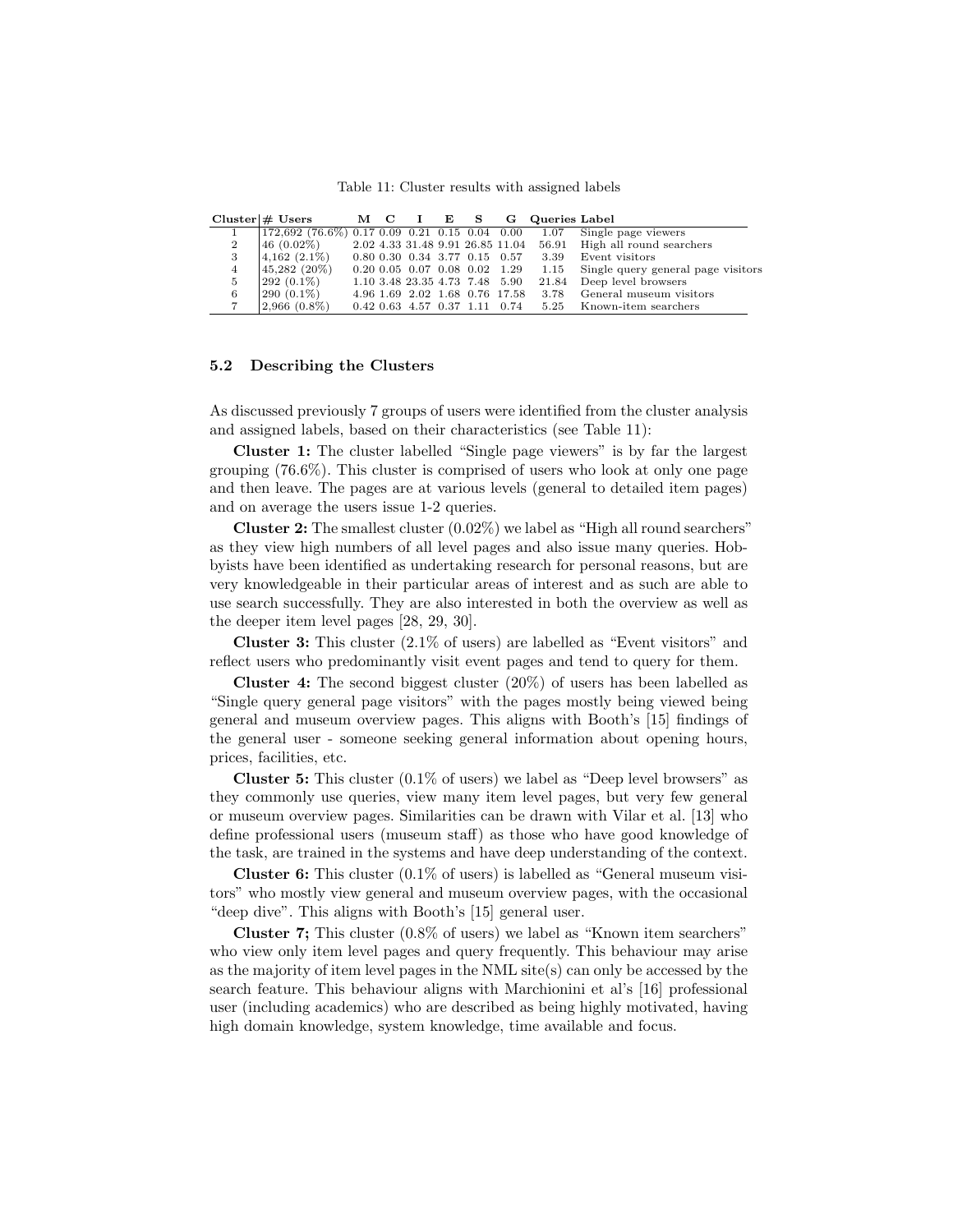The differences in cluster profiles can be clearly seen from the example polar/spider charts shown in Figure 3. The differences in the shapes and the scales are some of the most striking differences.



Fig. 3: Example user cluster sub-figures

Some of the clusters produced as part of this study show some potential as being candidates for mapping to the known user groups. The potential candidates are shown in Table 12.

| Table 12: Clusters mapped to potential user groups |  |  |
|----------------------------------------------------|--|--|
|----------------------------------------------------|--|--|

|                | Cluster   # Users Label |                                  | Potential user group                                         |
|----------------|-------------------------|----------------------------------|--------------------------------------------------------------|
|                |                         | 172,692 Single page viewers      | called<br>Currently un-documented<br>user-group              |
|                |                         |                                  | "Bouncers"                                                   |
| $\overline{2}$ | 46                      |                                  | High all round searchers Non-professionals (hobbyists)       |
| 3              | 4.162                   | Event visitors                   | Teachers / General Public                                    |
| $\overline{4}$ | 45,282                  |                                  | Single query general General public (Pre-visit) / Teachers   |
|                |                         | page visitors                    |                                                              |
| 5              | 292                     | Deep level browsers Museum Staff |                                                              |
| 6              | 290                     |                                  | General museum visitors General public / Students            |
| ד              | 2.966                   |                                  | Known item searchers Academics (experts) / Non-professionals |

# 6 Conclusions and Future Work

In this paper we have extended prior work on studying users of the National Museums Liverpool (NML) websites through the use of transaction log analysis on web server logs. The analysis has identified a number of documented activities in the server logs that align with known user group activities and behaviours. Using only the types of pages visited as features for cluster analysis the resulting groups are similar to user categories previously discovered in the literature and previous studies of NML users based on user surveys. In future work we plan to further analysis the session data and cluster the logs using additional features of user-system interaction and user characteristics.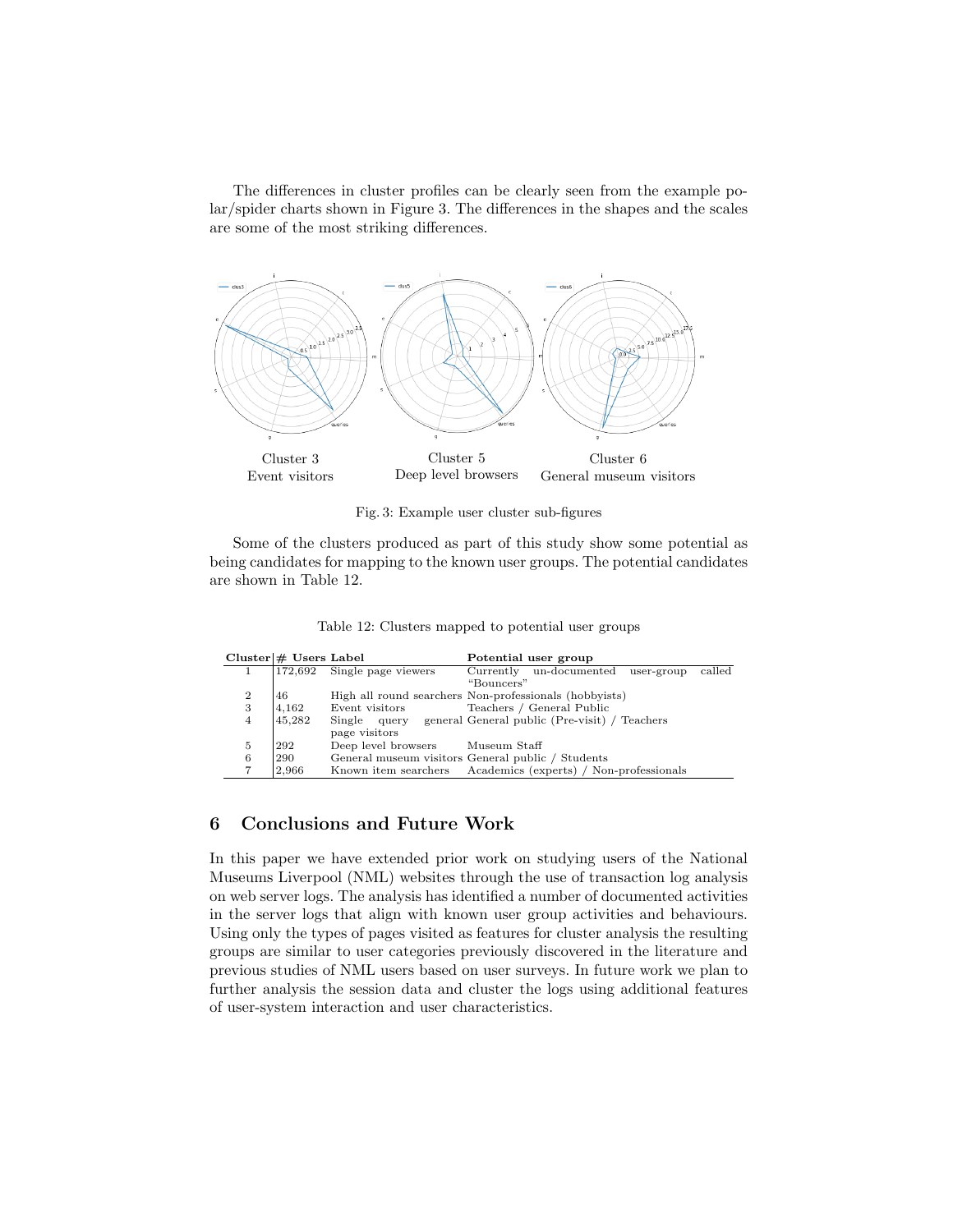Acknowledgements We would like to thank National Museums Liverpool for providing access to the web server transaction logs.

# References

- 1 Jones, S., Cunningham, S.J., McNab, R., Boddie, S.: A transaction log analysis of a digital library. International Journal on Digital Libraries 3(2) (2000) 152–169
- 2 McKay, D., Buchanan, G., Chang, S.: It ain't what you do, it's the way that you do it: Design guidelines to better support online browsing. Proc. of the Association for Information Science and Technology 55(1) (2018) 347–356
- 3 Peters, T.A.: The history and development of transaction log analysis. Library hi tech 11(2) (1993) 41–66
- 4 Jansen, B.J., Spink, A., Saracevic, T.: Real life, real users, and real needs: a study and analysis of user queries on the web. Information processing & management 36(2) (2000) 207–227
- 5 Ciber: Europeana 2012-2013: usage and performance update. Technical report, CIBER Research (july 2013)
- 6 Walsh, D., Hall, M.M., Clough, P., Foster, J.: Characterising online museum users: a study of the national museums liverpool museum website. International Journal on Digital Libraries (Jul 2018)
- 7 Walsh, D., Hall, M., Clough, P., Foster, J.: The ghost in the museum website: investigating the general public's interactions with museum websites. In: International Conference on Theory and Practice of Digital Libraries, Springer (2017) 434–445
- 8 Farrell, S.: Search-log analysis: The most overlooked opportunity in web ux research. https://www.nngroup.com/articles/search-log-analysis/ (July 2017) (Accessed on 03/14/2019).
- 9 Eirinaki, M., Vazirgiannis, M.: Web mining for web personalization. ACM Transactions on Internet Technology (TOIT) 3(1) (2003) 1–27
- 10 Falk, J.H.: Identity and the museum visitor experience. Left Coast Press (2009)
- 11 Templeton, C.A.: Museum visitor engagement through resonant, rich and interactive experiences. (2011)
- 12 Spellerberg, M., Granata, E., Wambold, S.: Visitor-first, mobile-first: Designing a visitor-centric mobile experience. In: Museums and the Web. (2016)
- 13 Vilar, P., Sauperl, A.: Archival literacy: Different users, different information needs, behaviour and skills. In: Information Literacy. Lifelong Learning and Digital Citizenship in the 21st Century. Springer (2014) 149–159
- 14 Pantano, E.: Virtual cultural heritage consumption: a 3d learning experience. International Journal of Technology Enhanced Learning 3(5) (2011) 482–495
- 15 Booth, B.: Understanding the information needs of visitors to museums. Museum Management and Curatorship 17(2) (1998) 139–157
- 16 Marchionini, G., Plaisant, C., Komlodi, A.: The people in digital libraries: Multifaceted approaches to assessing needs and impact. Digital library use: Social practice in design and evaluation (2003) 119–160